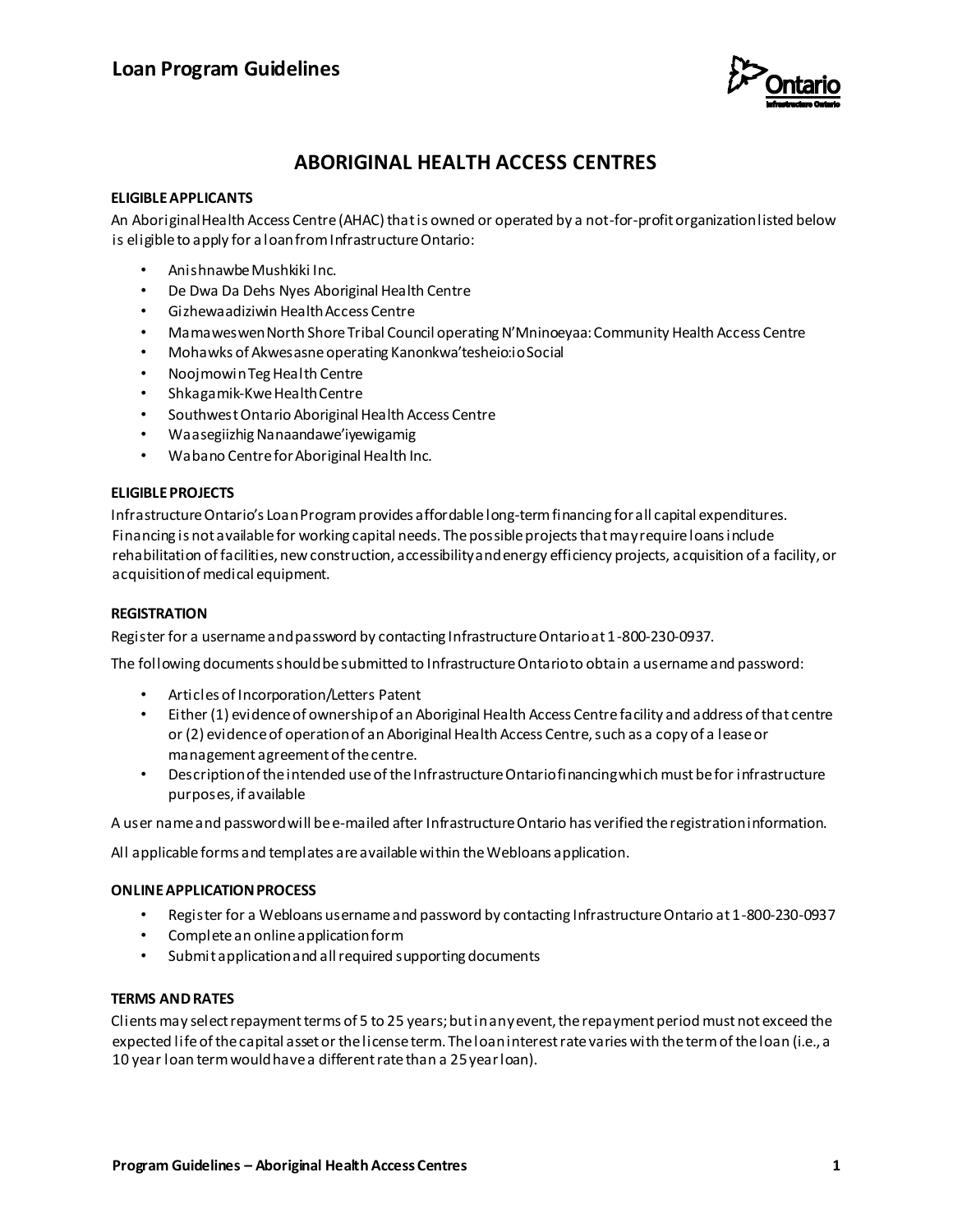# **Loan Program Guidelines**



Clients seekinglong-term financing terms longer than 25 years for amounts greater than \$25 million should contact Infrastructure Ontario for more information.

Borrowers can access our lending rates by contacting their Relationship Manager who will provide an indicative rate, as well as answer any financing questions. Loan applications are subject to pricing based on the borrower's market sector.

Infrastructure Ontario reserves the right to withdraw applications if they become inactive for more than one year after the date of submission.

### **LEGAL AND CREDIT REVIEW**

Once the application is complete and has been submitted, Infrastructure Ontario will undertake a legal and credit review. Infrastructure Ontario relies on data obtained from financial statements and other materials provided as part of the application process to complete the reviews.

A legal review is conducted to ensure that the borrower has the requisite authority to borrow from Infrastructure Ontario. Any pending, existing or threatening litigation that may impair the borrower's ability to meet its debt obligations is also reviewed.

A credit review assesses each borrower's ability to repay the loan. More specifically, the Borrower will need to provide a business case which addresses risks under the following headings:

- Project construction
- Past and future financial performance
- Management and governance
- Sustainability of the business model
- Legal structure and security
- Other encumbrances and environmental risks

Once the reviews are complete and approved, applicants will be notified.

### **FINANCING AGREEMENT**

After the Legal and Credit review have been completed, a Financing Agreement will be drafted by Infrastructure Ontario for review and execution by both parties.

After the Financing Agreement has been executed and expenditures have been incurred, a short-term advance may be requested. Or, if the project is substantially complete, clients may wish to begin the long-term financing process. Amounts taken as short-term advances are typically converted to a long-term promissory note upon completion of the project.

#### **TYPES OF FINANCING**

#### *Long-Term Financing*

The client shall issue a long-term promissory note to Infrastructure Ontario for up to the approved amount of the loan as per the Financing Agreement on an agreed upon date. The promissory note specifies when principal and interest payments are due. The interest rate is fixed for the committed term of the loan. Long-term financing conversions will close on the 1st and 15th of every month.

Infrastructure Ontario offers both amortizing and serial long-term financing options to clients. With amortizing promissory notes borrowers pay equal amounts of blended principal and interest on each payment date. Alternately, with serial promissory notes borrowers pay equal amounts of principal on each payment date and interest is calculated on the declining balance.